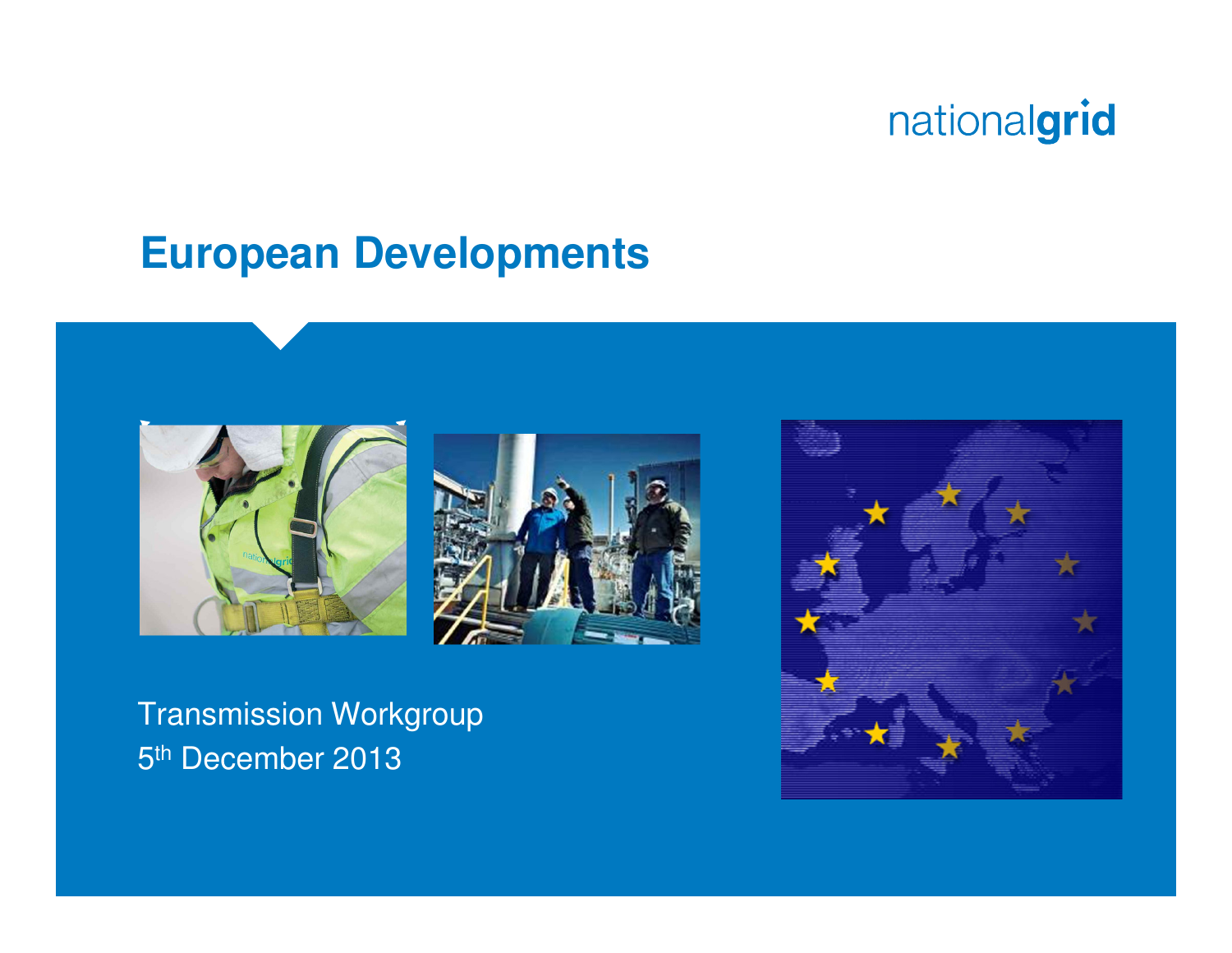#### **Long-term Use-it-or-lose-it Mechanism**

- **Contract Contract Contract Contract Contract Contract Contract Contract Contract Contract Contract Contract Co**  Congestion Management Procedures amends EC 715/2009
	- Implemented 1<sup>st</sup> October 2013
	- Includes long-term use-it-or-lose-it (LTUIOLI) mechanism
	- LTUIOLI consists of
		- **Monitoring & Reporting of utilisation**
		- Withdrawal mechanism (required from 1<sup>st</sup> October 2014)
- **Contract Contract Contract Contract Contract Contract Contract Contract Contract Contract Contract Contract Co**  Interim solution required but will need to be reviewed:
	- CAM implementation (Nov. 2015)
	- Firm Day Ahead UIOLI if applied in GB (July 2016)
	- **STATE OF STATE OF STATE OF STATE OF STATE OF STATE OF STATE OF STATE OF STATE OF STATE OF STATE OF STATE OF S** Bacton split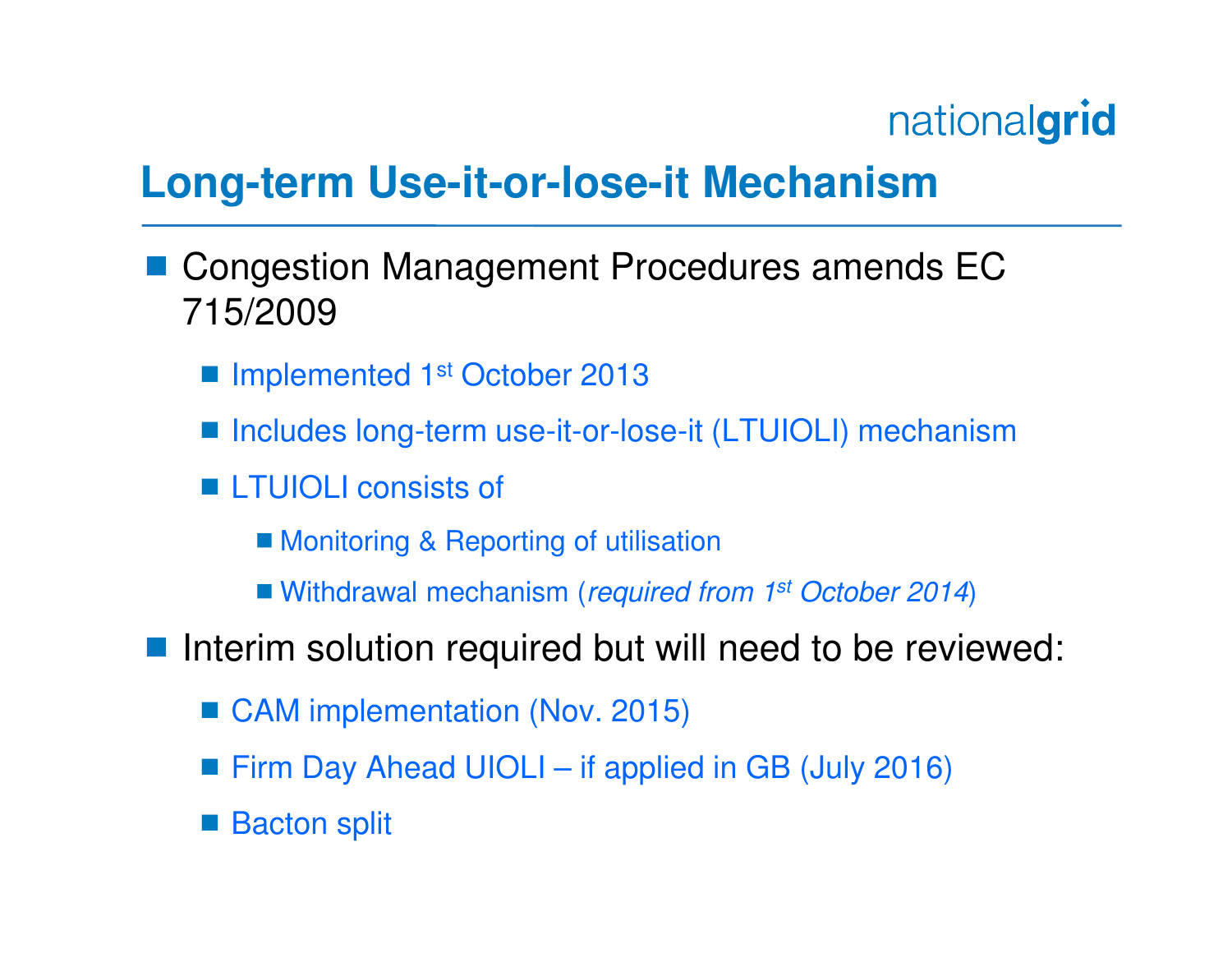### **Long-term Use-it-or-lose-it Mechanism**

- Considerations for LTUIOLI to be implemented in GB
	- Clear rules so that shippers understand process
	- Development of objective test for underutilisation
		- **Performed by TSO & reported to NRA and affected shippers**
	- Opportunity for shipper to justify level of utilisation
	- Withdrawal mechanism
		- NRA triggers withdrawal process and shall require TSOs to withdraw capacity they determine to be underutilised.
- Mod development discussions to begin at start of 2014
	- Applicable from 1<sup>st</sup> October 2014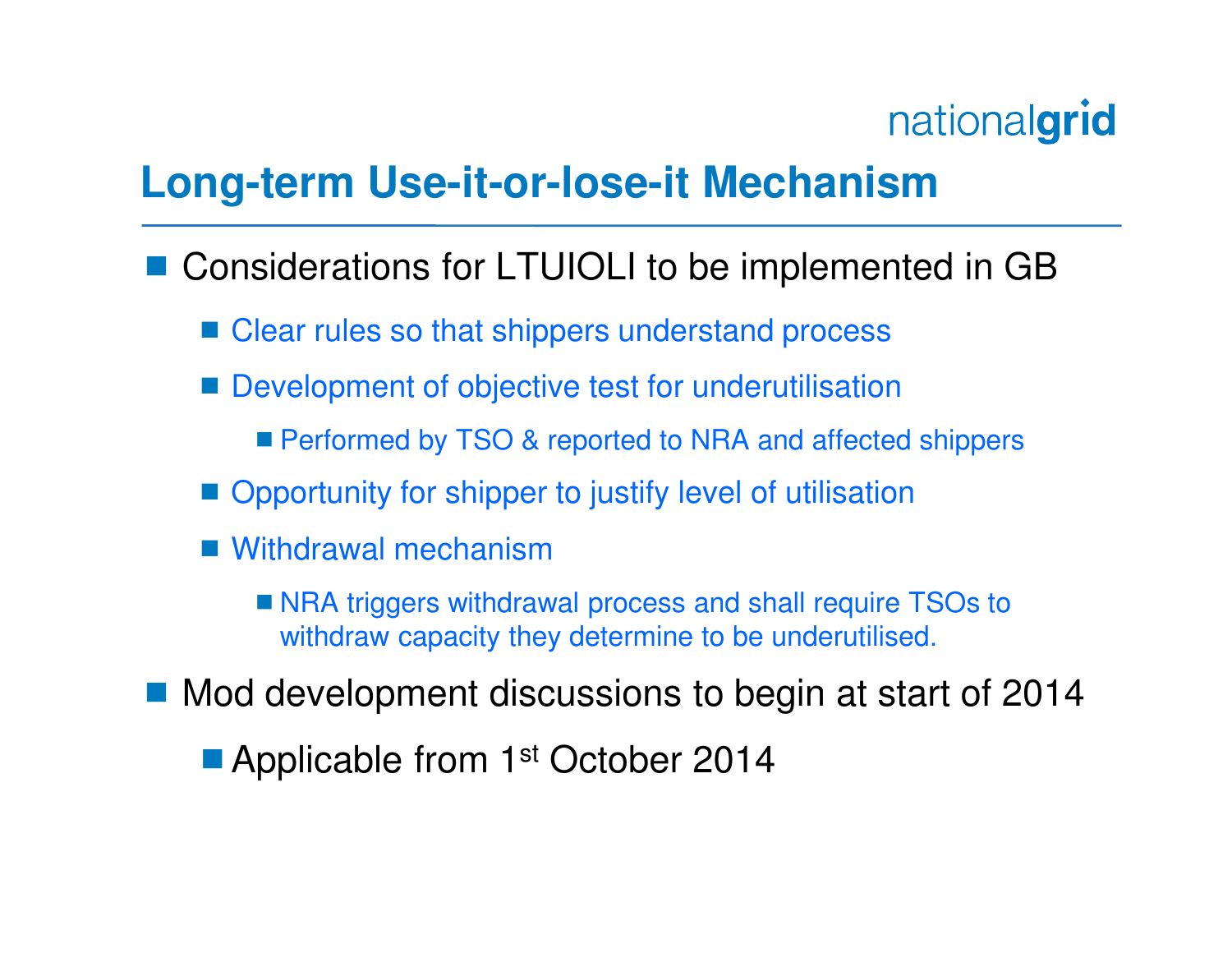

#### **EU Interoperability & Data Exchange Network Code**



Update for Transmission Workgroup

5<sup>th</sup> December 2013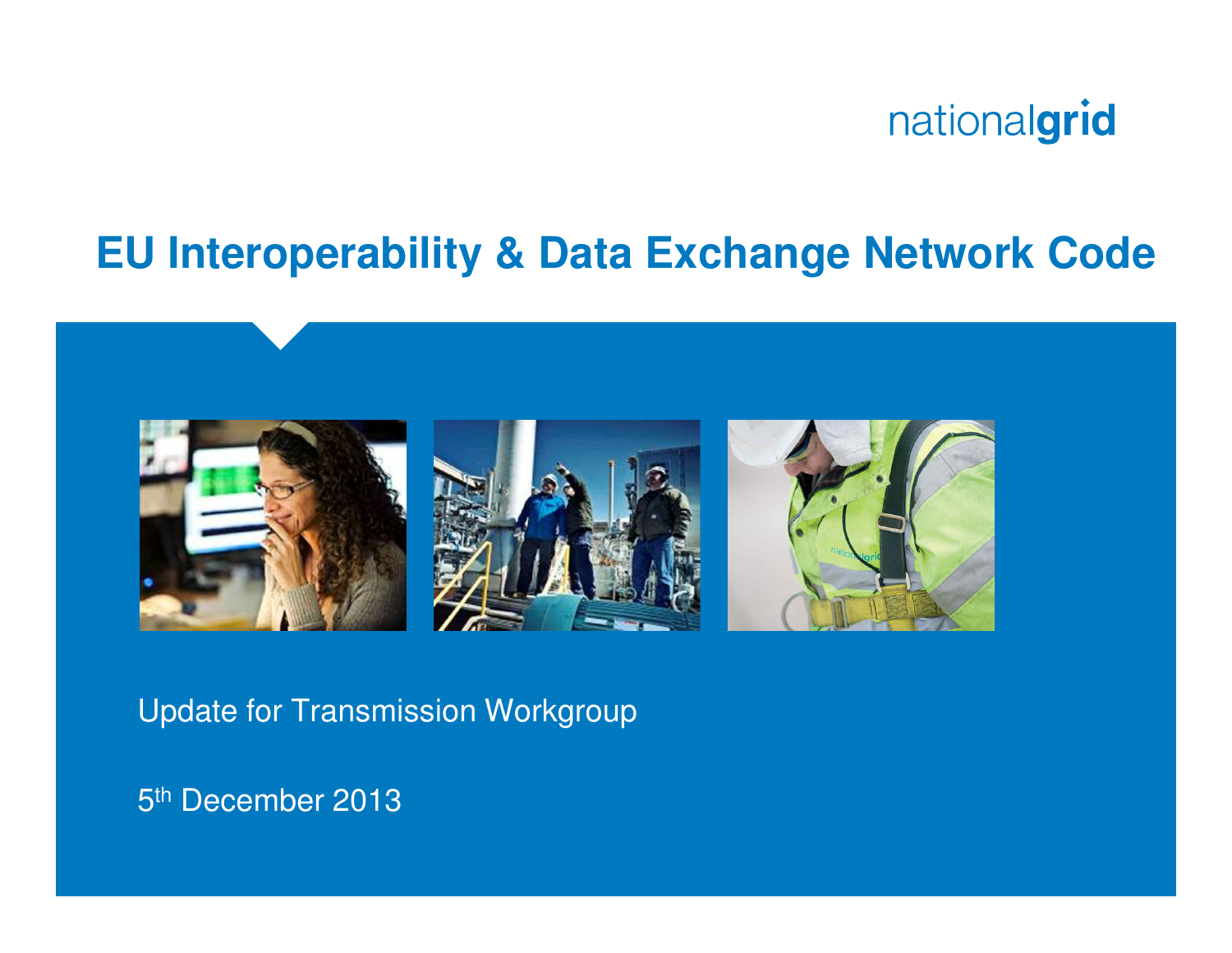### **Current Position**

- **STATE OF STATE OF STATE OF STATE OF STATE OF STATE OF STATE OF STATE OF STATE OF STATE OF STATE OF STATE OF S**  ENTSOG's Interoperability Network Code and an accompanying 'Analysis of Decisions' document were sent to ACER on 10<sup>th</sup> September 2013
- ACER's 'Reasoned Opinion' on this Code was<br>Bublished on ENTSOG's website on 22nd Nove published on ENTSOG's website on 22nd November
- Further discussion between ENTSOG / ACER / EC is<br>continuing on the (limited number of) points raised continuing on the (limited number of) points raised
- The EC is drafting an Impact Assessment
- Comitology is expected to conclude by Summer 2014, resulting in a compliance deadline of Q4 2015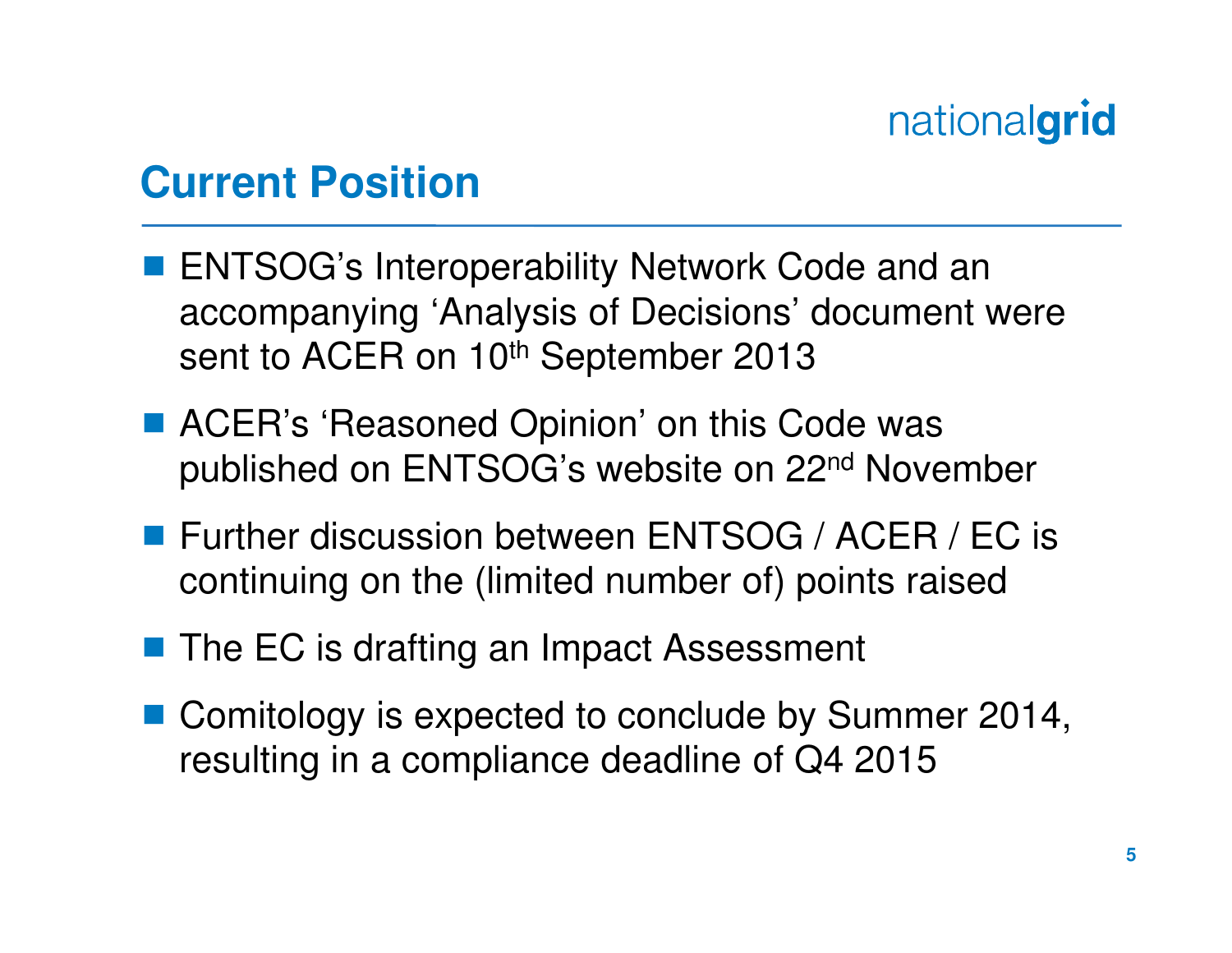## **ACER's Requested Changes (1)**

| <b>Code Section</b>                  | <b>ACER Comment</b>                                                                                                                                         | <b>ENTSOG Initial View</b>              |
|--------------------------------------|-------------------------------------------------------------------------------------------------------------------------------------------------------------|-----------------------------------------|
| Interconnection<br>Agreements        | For Articles 6-9 (Flow Control, Measurement, Matching, Allocations),<br>amend "owner" in default rules to "transmission system operator in<br>control of"   | Accept                                  |
| Interconnection<br>Agreements        | Delete Article 11(4) about "conflict of law" principles applying if TSOs<br>cannot agree on a jurisdiction clause for dispute resolution.                   | Accept                                  |
| <b>Interconnection</b><br>Agreements | Amend Article 3(4) from an obligation for TSOs to communicate IAs to<br>NRAs "upon signature" to "within 10 days upon conclusion (of the<br>agreement)"     | Accept but keep the<br>word "signature" |
| Interconnection<br>Agreements        | Delete Article 4(4) which signals where the 'default rules' are.                                                                                            | Accept                                  |
| Interconnection<br>Agreements        | Re-draft Articles 5-11 to remove unnecessary subsequent references to<br>"interconnection agreement"                                                        | Accept                                  |
| Interconnection<br>Agreements        | Amend the fixed 2 hour window for matching nominations to be<br>"without prejudice to the rule for minimum interruption lead times<br>referred to in [CAM]" | Accept                                  |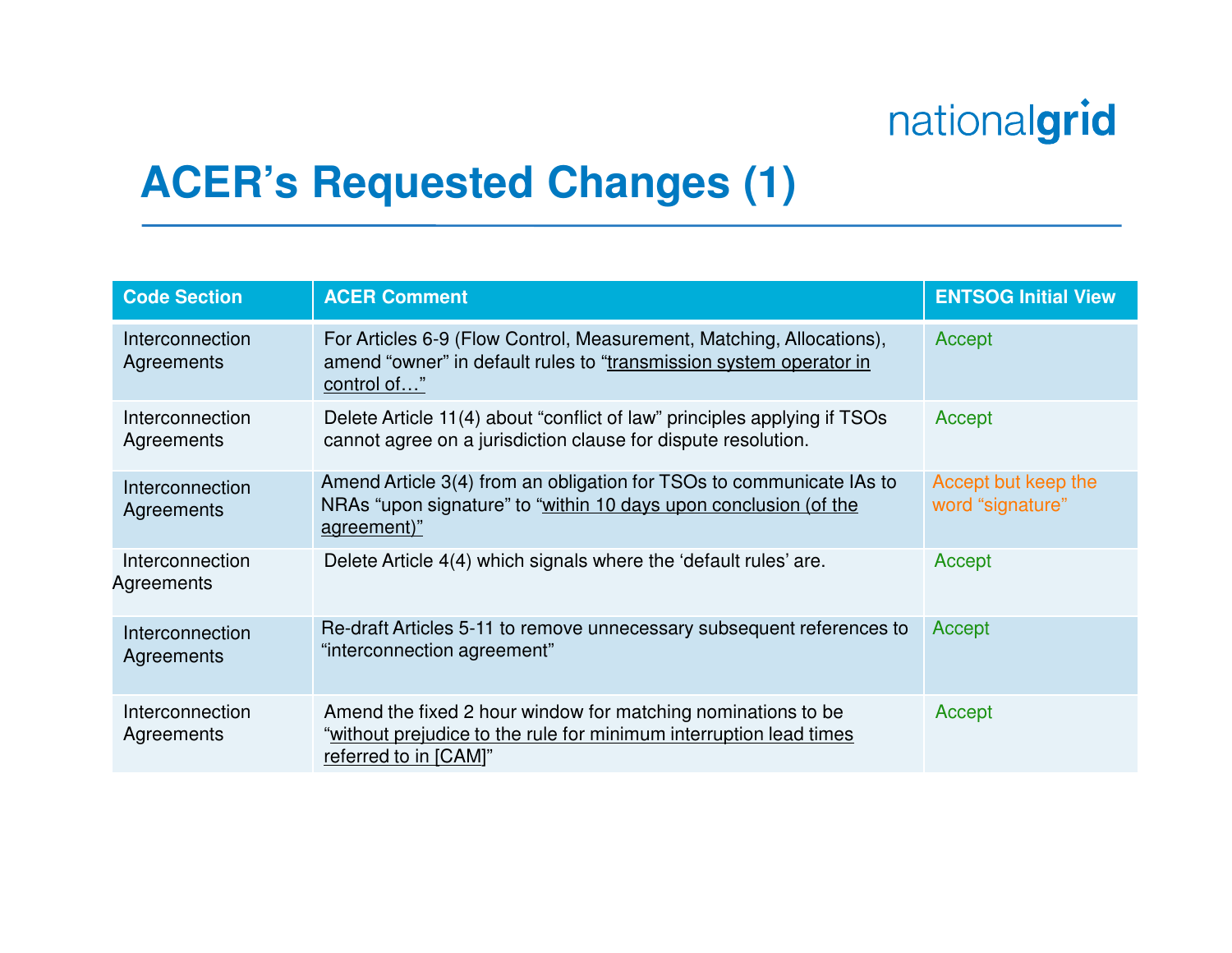## **ACER's Requested Changes (2)**

| <b>Code Section</b>                                  | <b>ACER Comment</b>                                                                                                                                                                                                                 | <b>ENTSOG Initial View</b>                                            |
|------------------------------------------------------|-------------------------------------------------------------------------------------------------------------------------------------------------------------------------------------------------------------------------------------|-----------------------------------------------------------------------|
| <b>Managing Gas</b><br><b>Quality Differences</b>    | TSOs should submit proposals to "respective competent national<br>authorities" rather than to NRAs for approval                                                                                                                     | Reject                                                                |
| <b>Managing Gas</b><br>Quality<br><b>Differences</b> | Delete Article 16(6) about TSO cost recovery.                                                                                                                                                                                       | Retain principle but re-<br>draft                                     |
| Data Exchange                                        | Add to the scope of which network users are captured within scope:<br>" Counterparties' refers to network users at interconnection points or<br>virtual trading points, at least to those who engage in hub-to-hub<br>transmission" | Re-draft and include<br>revised additional text in<br><b>recitals</b> |
| Data Exchange                                        | Permit equivalent data formats in addition to Edig@s-XML by adding<br>the words "or equivalent format"                                                                                                                              | Accept                                                                |
| <b>Dispute Resolution</b>                            | Delete 'overarching' Dispute Resolution Article                                                                                                                                                                                     | Accept                                                                |
| <b>Final Provisions</b>                              | Delete paragraph 27(2) which provides for TSO cost recovery in<br>respect of the discharge of obligations related to the Code.                                                                                                      | Retain principle but re-<br>draft                                     |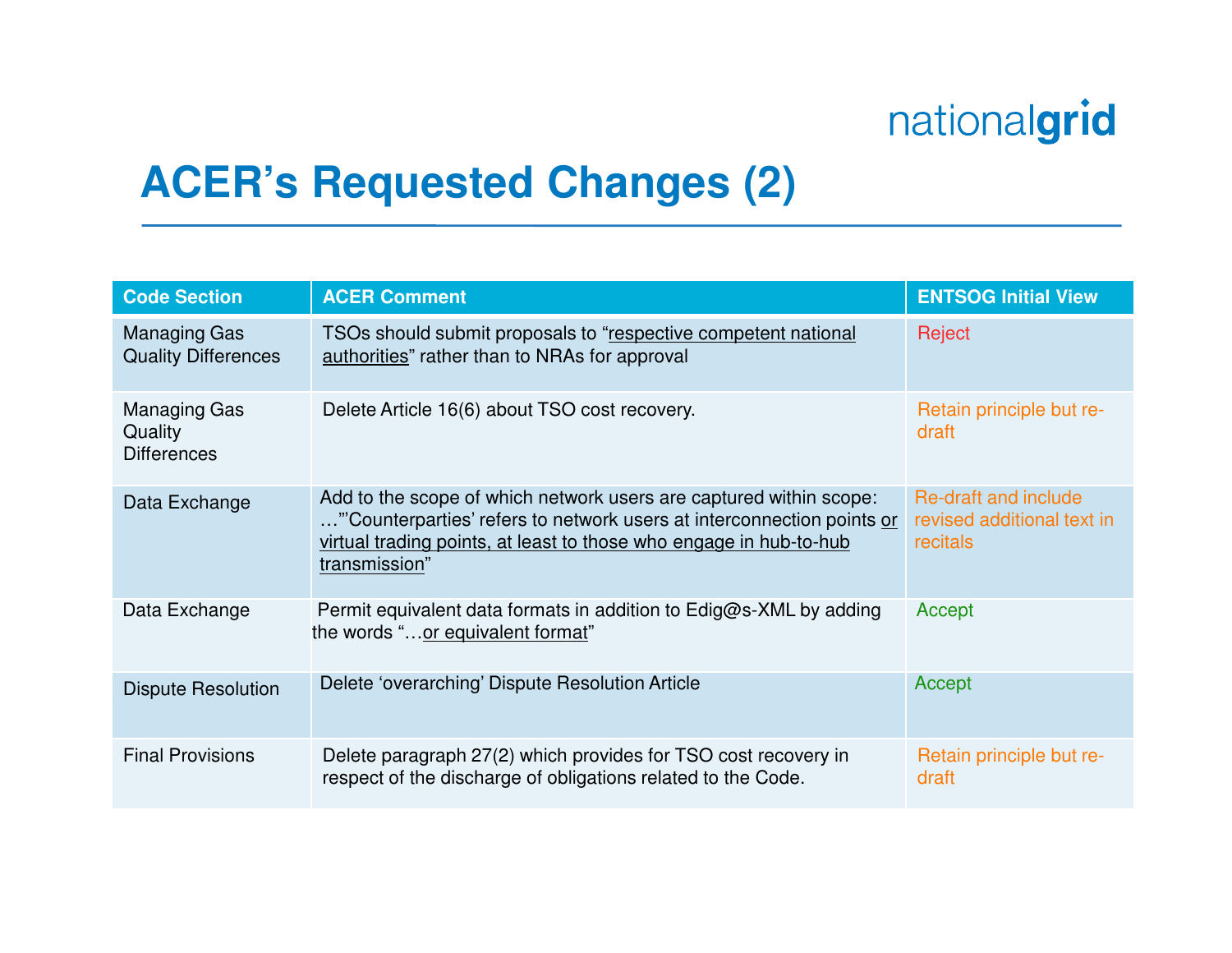

#### **Next Steps**

- **ENTSOG response to ACER Reasoned Opinion to be**<br>Sept to ACER and published in mid December sent to ACER and published in mid-December
- **Pre-comitology meeting of Member State**<br>Ferrescontatives schoduled for January 20 representatives scheduled for January 2014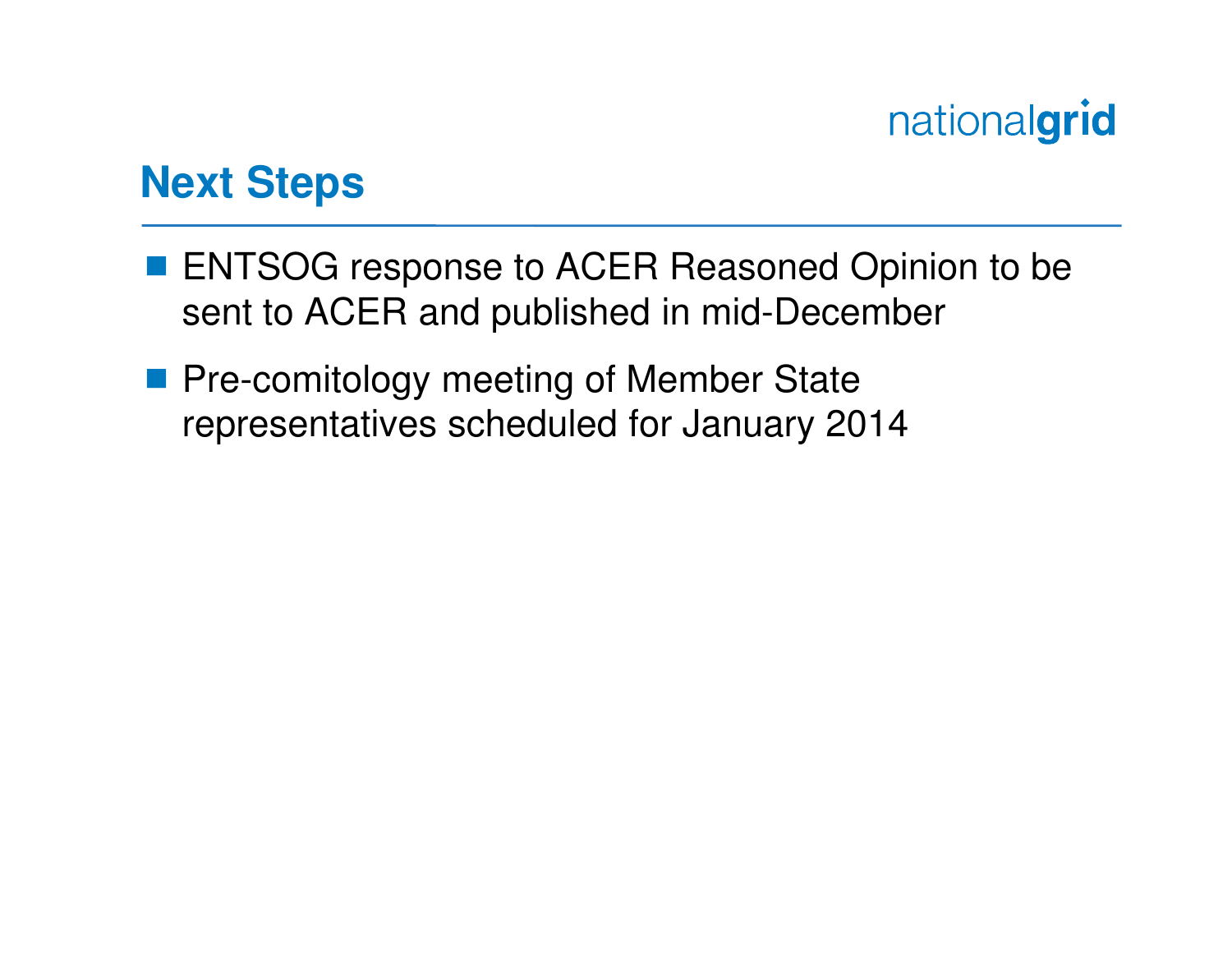## **Code Status Update**

| <b>Code</b>                                  | <b>Current Status</b>                                                                                                                                                                                                                                                                 | <b>Implementation date</b>                                                                         |
|----------------------------------------------|---------------------------------------------------------------------------------------------------------------------------------------------------------------------------------------------------------------------------------------------------------------------------------------|----------------------------------------------------------------------------------------------------|
| Congestion<br>Management<br>(CMP)            | Implemented                                                                                                                                                                                                                                                                           | 1st October 2013 (Fixed)                                                                           |
| Capacity<br>Allocation<br>Mechanism<br>(CAM) | CAM approved for EU Wide Implementation at relevant EU IPs 1st November<br>2015.                                                                                                                                                                                                      | 1 November 2015 (Fixed)                                                                            |
| <b>Gas Balancing</b>                         | ACER approved the code on 20th March 2013 and comitology started in July<br>2013. Code approved by EC at the comitology meeting on the 2nd October.                                                                                                                                   | Oct 2015/Oct 2016<br>(subject to NRA approval<br>for additional 12 months to<br>implement) (Fixed) |
| Interoperability                             | ENTSOG submitted this Code and its 'analysis of decisions' document to ACER on<br>10th September 2013. ACER's Reasoned Opinion was published on 22nd<br>November 2013. ENTSOG's response will be published in md-December.                                                            | Q4 2015 (Estimated)                                                                                |
| <b>Tariffs</b>                               | Final FGs extended until Q4 2013 to allow more consideration of Cost Allocation<br>methodology. ACER consultation on Cost Allocation methodology section of Tariff<br>FG and Tariffs for Incremental Capacity closed 17th September . Publication of<br>FG expected by 30th November. | Estimated earliest mid<br>January 2017                                                             |
| Incremental<br>Capacity                      | ACER consultation closed 17th September. Incremental Capacity expected to be<br>introduced via combination of new articles in CAM Network Code and via Tariffs<br>Network Code.                                                                                                       | <b>TBC</b>                                                                                         |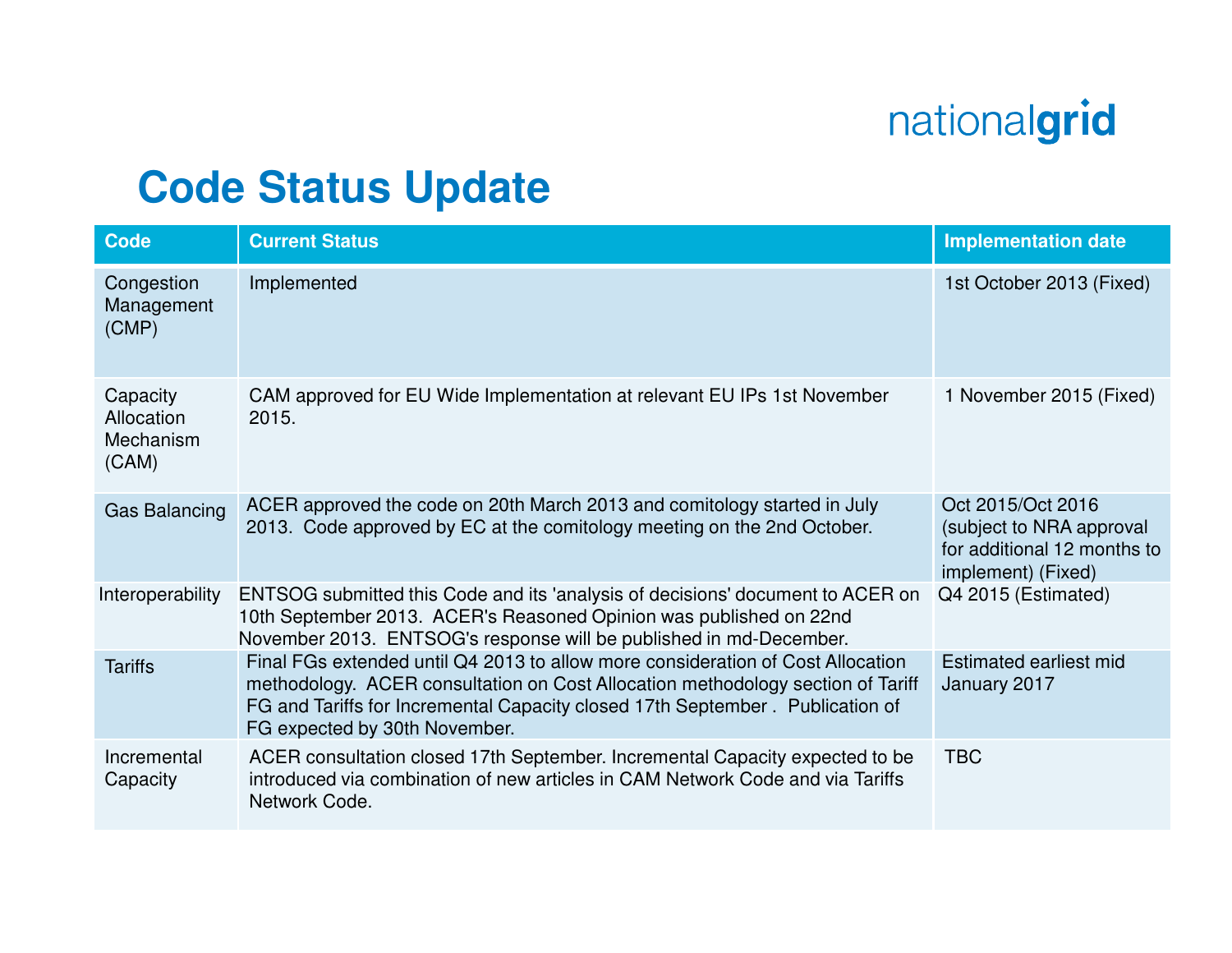#### **Gas Codes Timeline**

#### **Status of Development of European Gas Network Codes**

|                                                                                       | Future dates are subject to change |                                                             |                                                                                                                                                                                                                                     |    |  |                      |                |               |                           |  |  |                               |                     |  |  |          | <b>KEY</b>                      |  |     |                  |      |            |    |                                              |                        |          |          |      |  |  |  |                          |  |  |            |  |  |                          |    |  |  |  |      |     |          |  |  |  |
|---------------------------------------------------------------------------------------|------------------------------------|-------------------------------------------------------------|-------------------------------------------------------------------------------------------------------------------------------------------------------------------------------------------------------------------------------------|----|--|----------------------|----------------|---------------|---------------------------|--|--|-------------------------------|---------------------|--|--|----------|---------------------------------|--|-----|------------------|------|------------|----|----------------------------------------------|------------------------|----------|----------|------|--|--|--|--------------------------|--|--|------------|--|--|--------------------------|----|--|--|--|------|-----|----------|--|--|--|
| Dates shown in <i>italics</i> are best approximations based on current understanding. |                                    |                                                             |                                                                                                                                                                                                                                     |    |  |                      |                |               |                           |  |  | Activities undertaken by ACER |                     |  |  |          |                                 |  |     |                  |      |            |    |                                              |                        |          |          |      |  |  |  |                          |  |  |            |  |  |                          |    |  |  |  |      |     |          |  |  |  |
| It has been necessary to 'round' some dates for the benefits of the diagram           |                                    |                                                             |                                                                                                                                                                                                                                     |    |  |                      |                |               |                           |  |  |                               | <b>TODAY</b>        |  |  |          | Activities undertaken by ENTSOG |  |     |                  |      |            |    |                                              |                        |          |          |      |  |  |  |                          |  |  |            |  |  |                          |    |  |  |  |      |     |          |  |  |  |
|                                                                                       |                                    |                                                             |                                                                                                                                                                                                                                     |    |  |                      |                |               |                           |  |  |                               |                     |  |  |          |                                 |  |     |                  |      |            |    | Activities undertaken by European Commission |                        |          |          |      |  |  |  |                          |  |  |            |  |  |                          |    |  |  |  |      |     |          |  |  |  |
|                                                                                       |                                    |                                                             |                                                                                                                                                                                                                                     |    |  |                      |                |               |                           |  |  |                               |                     |  |  |          |                                 |  |     |                  |      |            |    |                                              |                        |          |          |      |  |  |  |                          |  |  |            |  |  |                          |    |  |  |  |      |     |          |  |  |  |
| Network Code /                                                                        | 2012                               |                                                             |                                                                                                                                                                                                                                     |    |  |                      |                |               | 2013                      |  |  |                               |                     |  |  |          |                                 |  |     |                  | 2014 |            |    |                                              |                        |          |          | 2015 |  |  |  |                          |  |  |            |  |  | 2016                     |    |  |  |  |      |     |          |  |  |  |
| Guideline                                                                             | <b>Next Step</b>                   |                                                             | <u> ब्रेक्षब्रेव विष्णु पुरुषि कार्या कार्य कार्य पुरुषि कार्या कार्य कार्य कार्या कार्य कार्य कार्य कार्य कार्य कार्य कार्य कार्य कार्य कार्य कार्य कार्य कार्य कार्य कार्य कार्य कार्य कार्य कार्य कार्य कार्य कार्य कार्य का</u> |    |  |                      |                |               |                           |  |  |                               |                     |  |  |          |                                 |  |     |                  |      |            |    |                                              |                        |          |          |      |  |  |  |                          |  |  |            |  |  |                          |    |  |  |  |      |     |          |  |  |  |
|                                                                                       |                                    |                                                             |                                                                                                                                                                                                                                     |    |  |                      |                |               |                           |  |  |                               |                     |  |  |          |                                 |  |     |                  |      |            |    |                                              |                        |          |          |      |  |  |  |                          |  |  |            |  |  |                          |    |  |  |  |      |     |          |  |  |  |
|                                                                                       |                                    |                                                             |                                                                                                                                                                                                                                     |    |  |                      |                |               |                           |  |  |                               |                     |  |  |          |                                 |  |     |                  |      |            |    |                                              |                        |          |          |      |  |  |  |                          |  |  |            |  |  |                          |    |  |  |  |      |     |          |  |  |  |
| Implementation of CMP<br><b>Congestion Management</b><br>obligations for 1st October  |                                    |                                                             | Comitology                                                                                                                                                                                                                          |    |  |                      |                |               |                           |  |  |                               |                     |  |  |          |                                 |  |     |                  |      |            |    |                                              |                        |          |          |      |  |  |  |                          |  |  |            |  |  |                          |    |  |  |  |      | jve |          |  |  |  |
| <b>Principles (CMP)</b>                                                               | 2013                               |                                                             |                                                                                                                                                                                                                                     |    |  |                      |                |               |                           |  |  |                               |                     |  |  |          |                                 |  |     |                  |      |            |    |                                              |                        |          |          |      |  |  |  |                          |  |  |            |  |  |                          |    |  |  |  |      |     | نا<br>Go |  |  |  |
|                                                                                       |                                    |                                                             |                                                                                                                                                                                                                                     |    |  |                      |                |               |                           |  |  |                               |                     |  |  |          |                                 |  |     |                  |      |            |    |                                              |                        |          |          |      |  |  |  |                          |  |  |            |  |  |                          |    |  |  |  |      |     |          |  |  |  |
|                                                                                       |                                    |                                                             |                                                                                                                                                                                                                                     |    |  |                      |                |               |                           |  |  |                               |                     |  |  |          |                                 |  |     |                  |      |            |    |                                              |                        |          |          |      |  |  |  |                          |  |  |            |  |  |                          |    |  |  |  |      |     |          |  |  |  |
| <b>Capacity Allocation</b>                                                            |                                    |                                                             | <b>ENTSO</b><br><b>ACER</b><br>G<br><b>ACER</b><br>Comitology                                                                                                                                                                       |    |  |                      |                |               |                           |  |  |                               |                     |  |  |          |                                 |  |     |                  |      |            |    |                                              |                        |          |          |      |  |  |  |                          |  |  |            |  |  |                          |    |  |  |  |      |     |          |  |  |  |
| Mechanisms (CAM)                                                                      | Post-Comitology                    |                                                             | revision<br>Review<br>of Code                                                                                                                                                                                                       |    |  |                      |                |               | Review (duration unknown) |  |  |                               |                     |  |  |          |                                 |  |     |                  |      |            |    |                                              |                        |          |          |      |  |  |  | $\epsilon$<br>$\epsilon$ |  |  |            |  |  |                          |    |  |  |  |      |     |          |  |  |  |
|                                                                                       |                                    |                                                             |                                                                                                                                                                                                                                     |    |  |                      |                |               |                           |  |  |                               |                     |  |  |          |                                 |  |     |                  |      |            |    |                                              |                        |          |          |      |  |  |  |                          |  |  |            |  |  |                          |    |  |  |  |      |     |          |  |  |  |
|                                                                                       |                                    |                                                             | <b>ENTSOG Drafting</b>                                                                                                                                                                                                              |    |  |                      |                |               |                           |  |  |                               |                     |  |  |          |                                 |  | --- |                  |      |            |    |                                              |                        |          |          |      |  |  |  |                          |  |  |            |  |  |                          |    |  |  |  |      |     |          |  |  |  |
| <b>Balancing</b>                                                                      | Comitology Phase                   |                                                             | Initial Cons                                                                                                                                                                                                                        |    |  |                      |                |               | <b>ACER Review</b>        |  |  |                               | Comitblogy          |  |  |          |                                 |  |     |                  |      |            |    |                                              |                        |          |          |      |  |  |  |                          |  |  |            |  |  |                          |    |  |  |  | Live |     |          |  |  |  |
|                                                                                       |                                    |                                                             | Finalise<br>ultati<br>drafti<br>drafting                                                                                                                                                                                            |    |  |                      |                |               |                           |  |  |                               |                     |  |  |          |                                 |  |     |                  |      |            |    |                                              |                        |          |          |      |  |  |  |                          |  |  |            |  |  |                          | Go |  |  |  |      |     |          |  |  |  |
|                                                                                       |                                    | ng                                                          |                                                                                                                                                                                                                                     | on |  |                      |                |               |                           |  |  |                               |                     |  |  |          |                                 |  |     |                  |      |            |    |                                              |                        |          |          |      |  |  |  |                          |  |  |            |  |  |                          |    |  |  |  |      |     |          |  |  |  |
|                                                                                       |                                    |                                                             | <b>ACER</b>                                                                                                                                                                                                                         |    |  |                      |                |               |                           |  |  |                               |                     |  |  |          |                                 |  |     |                  |      |            |    |                                              |                        |          |          |      |  |  |  |                          |  |  |            |  |  |                          |    |  |  |  |      |     |          |  |  |  |
| Interoperability & Data                                                               | <b>ENTSOG</b> response to ACER     |                                                             | Develops                                                                                                                                                                                                                            |    |  |                      |                |               | <b>ENTSOG Drafting</b>    |  |  |                               |                     |  |  |          |                                 |  |     |                  |      | Comitology |    |                                              |                        |          |          |      |  |  |  |                          |  |  |            |  |  | $\overline{\mathcal{C}}$ |    |  |  |  |      |     |          |  |  |  |
| Exchange                                                                              | Reasoned Opinion                   |                                                             | Cons<br><b>ACER Review</b><br>(duration<br>Framework<br><b>Finalise</b><br>ultatio<br>Initial drafting                                                                                                                              |    |  |                      |                |               |                           |  |  |                               |                     |  |  |          |                                 |  |     |                  |      |            | ιģ |                                              |                        |          |          |      |  |  |  |                          |  |  |            |  |  |                          |    |  |  |  |      |     |          |  |  |  |
|                                                                                       |                                    | Guidelines on<br>drafting<br>$\sqrt{n}$<br>Interoperability |                                                                                                                                                                                                                                     |    |  |                      |                |               |                           |  |  |                               |                     |  |  | unknown) |                                 |  |     |                  |      |            |    |                                              |                        |          | ု့       |      |  |  |  |                          |  |  |            |  |  |                          |    |  |  |  |      |     |          |  |  |  |
|                                                                                       |                                    |                                                             |                                                                                                                                                                                                                                     |    |  |                      |                |               |                           |  |  |                               |                     |  |  |          |                                 |  |     |                  |      |            |    |                                              |                        |          |          |      |  |  |  |                          |  |  |            |  |  |                          |    |  |  |  |      |     |          |  |  |  |
|                                                                                       |                                    |                                                             |                                                                                                                                                                                                                                     |    |  | <b>ACER Develops</b> |                |               |                           |  |  |                               |                     |  |  |          |                                 |  |     |                  |      |            |    |                                              | <b>ENTSOG Drafting</b> |          |          |      |  |  |  |                          |  |  | Comitology |  |  |                          |    |  |  |  |      |     |          |  |  |  |
| <b>Tariffs</b>                                                                        | Awaiting Publication of the        |                                                             |                                                                                                                                                                                                                                     |    |  | Framework            |                |               |                           |  |  |                               | <b>FG Extension</b> |  |  |          |                                 |  |     |                  |      |            |    | Cons                                         |                        |          | Finalise |      |  |  |  | <b>ACER Review</b>       |  |  | (duration  |  |  |                          |    |  |  |  |      |     |          |  |  |  |
|                                                                                       | revised final ACER FG              |                                                             |                                                                                                                                                                                                                                     |    |  |                      | <b>Tariffs</b> | Guidelines on |                           |  |  |                               |                     |  |  |          |                                 |  |     | Initial drafting |      |            |    | ultati<br><sub>on</sub>                      |                        | drafting |          |      |  |  |  |                          |  |  | unknown)   |  |  |                          |    |  |  |  |      |     |          |  |  |  |
|                                                                                       |                                    |                                                             |                                                                                                                                                                                                                                     |    |  |                      |                |               |                           |  |  |                               |                     |  |  |          |                                 |  |     |                  |      |            |    |                                              |                        |          |          |      |  |  |  |                          |  |  |            |  |  |                          |    |  |  |  |      |     |          |  |  |  |